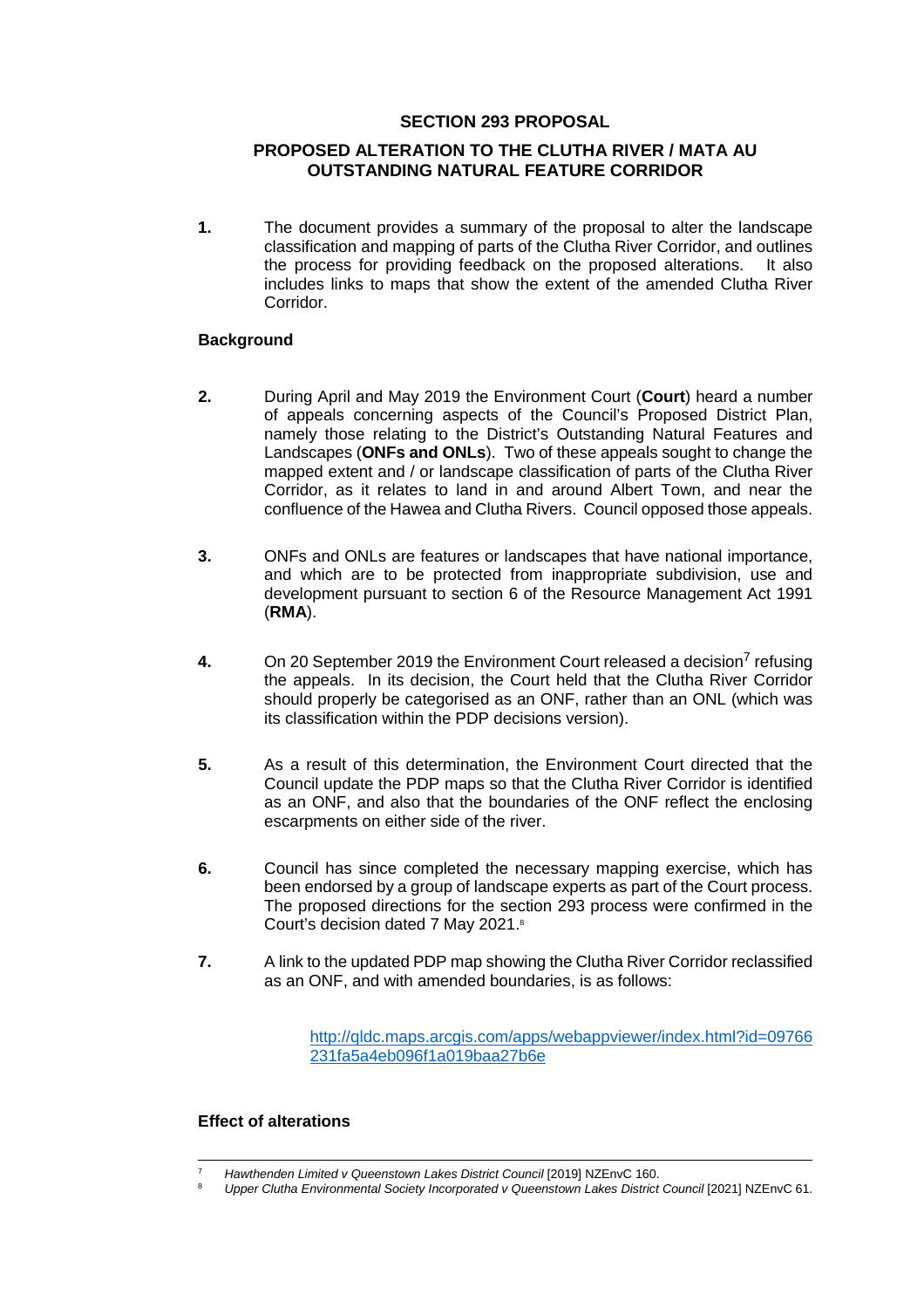- **8.** As shown on the enclosed maps, the proposed alteration to the landscape classification will not affect land that was already categorised as ONF (being the section of the Clutha River from the Lake Wanaka outflow to just west of Albert Town). It will, however, affect land to the east of that section, which was previously categorised as ONL or Rural Character Landscape (**RCL**). The regulatory impact of the proposed alterations is discussed below.
- **9.** ONFs are characterised as distinctive landforms or areas, and considered to be more sensitive to effects from subdivision, use and development. As a result, land within ONFs is subject to more restrictive rules than land within ONLs or RCLs.
- **10.** The following table identifies rules that have different requirements depending on whether land is within the ONL, ONF or RCL landscape classification.

| <b>Rule</b>       | <b>Rural Zone ONF</b> | <b>Rural Zone ONL</b> | <b>Rural Zone RCL</b>  |
|-------------------|-----------------------|-----------------------|------------------------|
| Chapter 25        | 10 <sup>m3</sup>      | 1000m <sup>3</sup>    | 1000m <sup>3</sup>     |
|                   |                       |                       |                        |
| Earthworks        |                       |                       |                        |
| permitted volume  |                       |                       |                        |
| (cut and fill)    |                       |                       |                        |
|                   |                       |                       |                        |
| Chapter 21        | Farm buildings are    | Farm buildings are    | Farm buildings are     |
|                   | not permitted and     | permitted up to a     | permitted up to a      |
| <b>Rural Zone</b> | require a resource    | height of 4m and      | height of 5m and       |
|                   | consent.              | ground floor area     | ground floor area      |
| Farm Buildings    |                       | of 100m <sup>29</sup> | of 300m <sup>2</sup> . |
|                   |                       |                       |                        |
|                   |                       |                       |                        |
| Chapter 21        | Mining on an ONF      | Mining requires a     | Mining requires a      |
| <b>Rural Zone</b> | requires<br>a<br>non- | discretionary         | discretionary          |
|                   | complying activity    | activity<br>resource  | activity<br>resource   |
| Mining            | resource consent.     | consent.              | consent.               |
| Chapter 21        | non-complying<br>A    | non-complying<br>A    | discretionary<br>A     |
| <b>Rural Zone</b> | activity<br>resource  | activity<br>resource  | activity<br>resource   |
|                   | consent<br>is         | consent<br>is         | consent is required    |
| Forestry          | required.             | required.             |                        |

<sup>&</sup>lt;sup>9</sup> Providing all the criteria in Rule 21.8.1 are met including achieving a minimum landholding of 100ha, and a density not more than one farm building per 50ha of area, and must protrude onto a skyline or above a terrace edge when viewed from adjoining sites, or formed roads within 2km of the location of the location of the proposed building.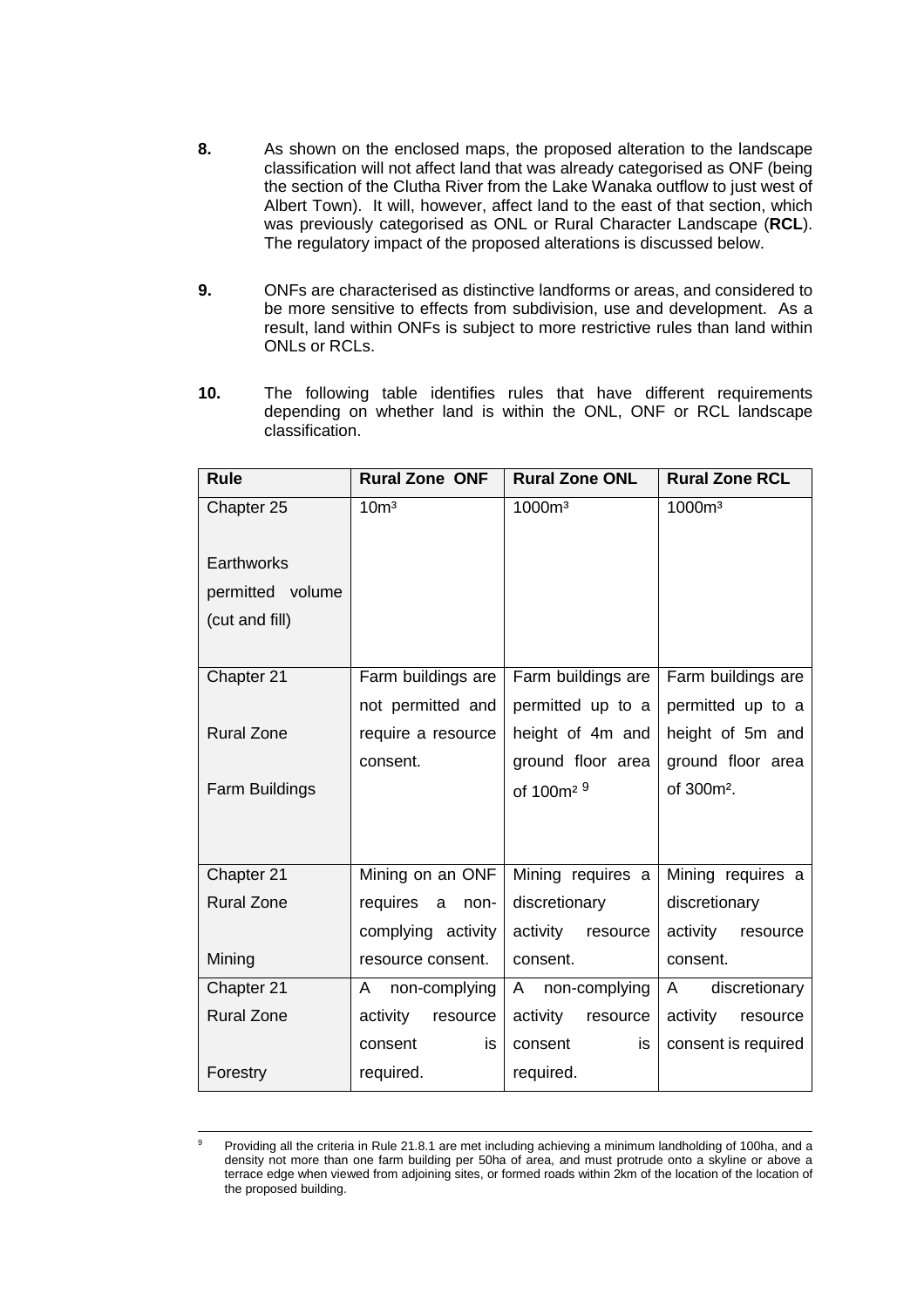| Chapter 21          | Landscape             | Landscape             | Landscape                   |
|---------------------|-----------------------|-----------------------|-----------------------------|
|                     | Assessment            | Assessment            | Assessment                  |
| <b>Rural Zone</b>   | matters<br>in<br>part | matters<br>in<br>part | matters<br>in<br>part       |
|                     | 21.21.1 apply.        | 21.21.1 apply.        | 21.21.2<br>apply.           |
| Assessment          |                       |                       | less<br><b>These</b><br>are |
| <b>Matters</b>      |                       |                       | restrictive than the        |
|                     |                       |                       | landscape                   |
|                     |                       |                       | assessment                  |
|                     |                       |                       | matters<br>for<br>the       |
|                     |                       |                       | ONL/F.                      |
| Chapter 30          | discretionary<br>A    | discretionary<br>A    | Permitted subject           |
| Energy<br>and       | activity<br>resource  | activity<br>resource  | to standards.               |
| <b>Utilities</b>    | consent is required   | consent is required   |                             |
|                     |                       |                       | discretionary<br>Α          |
| Small<br>and        |                       |                       | activity required if        |
| community<br>Scale  |                       |                       | permitted                   |
| <b>Distributed</b>  |                       |                       | standards are not           |
| electricity         |                       |                       | met.                        |
| generation<br>and   |                       |                       |                             |
| solar water heating |                       |                       |                             |
| (Rule 30.4.1.4)     |                       |                       |                             |
|                     |                       |                       |                             |
|                     |                       |                       |                             |
| Chapter 30 Energy   | discretionary<br>A    | discretionary<br>A    | Permitted subject           |
| and Utilities       | activity<br>resource  | activity              | resource   to standards.    |
|                     | consent is required   | consent is required   |                             |
| <b>Buildings</b>    |                       |                       | Controlled activity         |
| (associated with a  |                       |                       | required<br>if              |
| utility)            |                       |                       | permitted                   |
|                     |                       |                       | standards are not           |
|                     |                       |                       | met.                        |

**11.** If you wish to discuss the operation of the relevant provisions with Council in more detail, please contact the Council's duty policy planner at PDPenquiries@qldc.govt.nz or at 03 441 0499.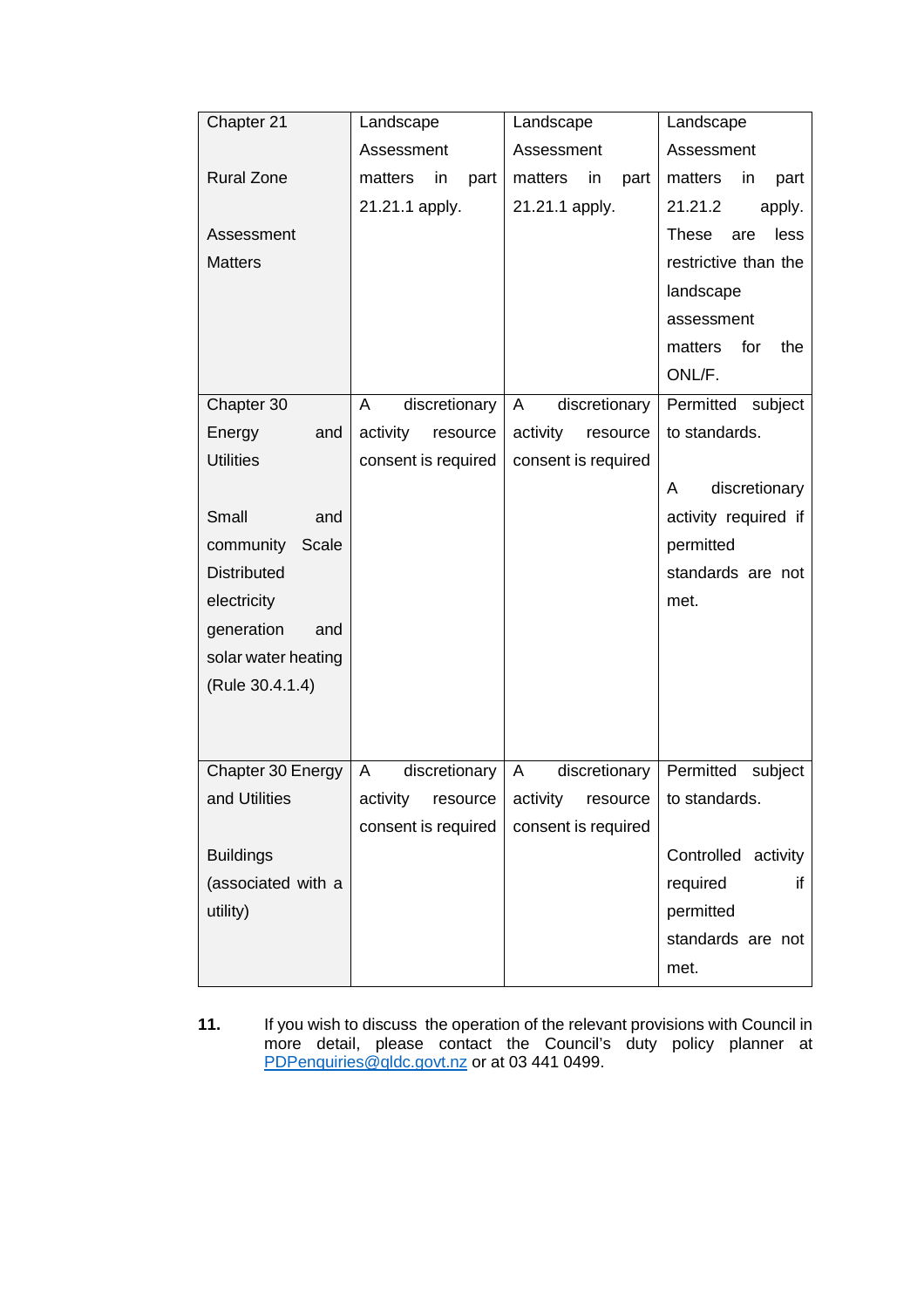### **Section 293 process / next steps**

- **12.** Section 293 of the RMA allows the Environment Court to direct appropriate procedural steps that provide for the consideration and determination of amendments to planning documents (ie. provisions and maps).
- **13.** In this case, the Environment Court has directed that a section 293 process be used in relation to the proposed alterations to the Clutha River / Mata Au ONF Corridor.
- **14.** This document has been prepared to accompany a public notice, which advises of the proposed alterations and the associated directions issued by the Court.
- **15.** The directions allow for the making of written comments on the proposed alterations. After all written comments are received, the Council will file a report with the Court, and the Court will then consider the matter further. Please provide any written comments using the s293 form provided, by email to pdpsubmission@qldc.govt.nz.
- **16.** The complete directions issued by the Court are set out below:

Under s293, to enable consideration of mapping alternations and a change to the landscape classification for the Clutha River / Mata Au ONF Corridor, it is directed:

#### *Notification*

- a. Within 10 working days of the date of this decision, QLDC must:
	- (i) send written notice to all affected landowners advising of the proposed mapping alteration, by way of letter to all registered ratepayers of the relevant street addresses; and
	- (ii) publicly notify the proposed mapping alteration, by way of written notice on Council's website, in order to provide other parties, with an interest in the mapping alteration, an opportunity to join the section 293 process.

#### *Rights to make written comments*

- b. by the date specified in the notice in (a)(i) and (ii) (not less than 15 working days after the date of written notice), any affected landowners or any other person with an interest in the proposed mapping alteration, may provide to Council:
	- (i) written comments on the proposed mapping alteration; and
	- (ii) any supporting affidavit evidence.

# *Council report*

- c. within 15 working days after the date on which written comments are to be provided in accordance with (b), Council must file:
	- (i) a report which summarises the feedback received (if any), and which provides a link to all written comments received (should the Court wish to review that documentation);
	- (ii) affidavit evidence in response to any evidence filed (from a planning and/or landscape expert), which supports any